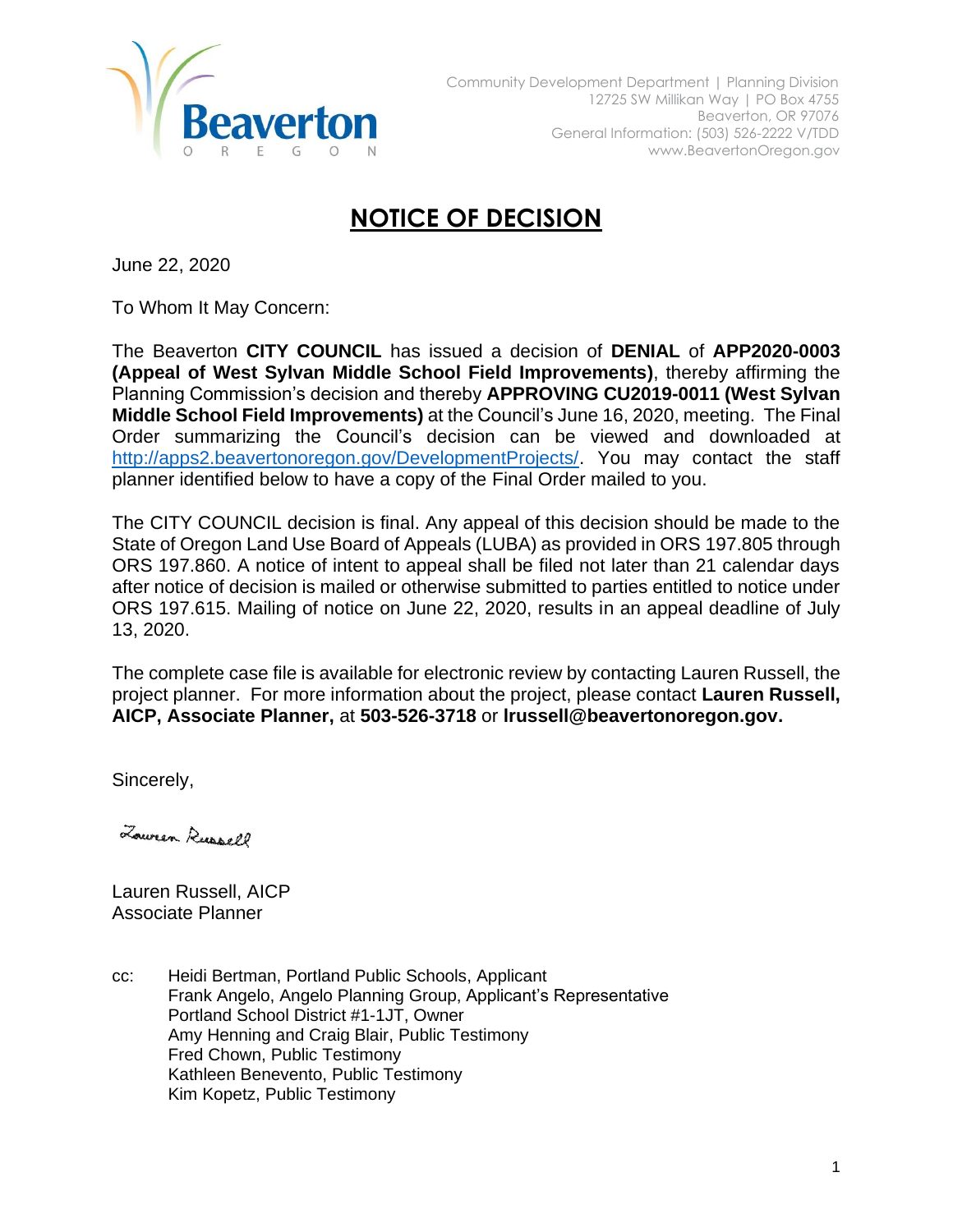Kevin Winthrop, Public Testimony Beverly Swanson, Public Testimony Chase Kopetz, Public Testimony Jeff Spangler, Public Testimony John McCalla, Public Testimony Bernd Brandle, Public Testimony Judy Jackson, Public Testimony Jennie Peabody, Public Testimony Lisa Gabel, Public Testimony Keith Massingill and Linda Baker, Public Testimony Susan Grosso Jones, Public Testimony Jason Maycumber, Public Testimony J Richard and Tereisa McClelland, Public Testimony Shirlee MacDonald, Public Testimony Steve Groom, Public Testimony Kevin Hurst and Yasmeen Nazeeri, Public Testimony Joel and Amanda Arana, Public Testimony Susan Ostmo, Public Testimony Naomi Swenson, Public Testimony Chris Swenson, Public Testimony Scott Phillips, Public Testimony Kim Sordyl, Public Testimony Sarah Hagerty, Public Testimony Tasha Teherani -Ami, Public Testimony Gene Lui, Public Testimony Cecile and Christian Steinbeck, Public Testimony Mary Ann Walker, Public Testimony Tom Walker, Public Testimony Cassidy Campanian, Public Testimony Scott Vanderhoff, Public Testimony Cheryl Dallne r, Public Testimony Michael Dallner, Public Testimony Zakary Dallner, Public Testimony Rick Rogers, Public Testimony Page and Lynn Mesher, Public Testimony John Hinds, Public Testimony Diane and Samuel Brooks, Public Testimony Brian Hauck, Public Testimony Bryan Fisher, Public Testimony Chaya Palm, Public Testimony Fred and Louise Herbold, Public Testimony James Park, Public Testimony Janice Jackson Schantz, Public Testimony Kevin Hayes, Public Testimony Michael Janes, Public Testimony Rick and Mary Lower, Public Testimony Ann Grandgaard, Public Testimony Bryan Beede, Public Testimony Larry Beckett and Laura Fletcher, Public Testimony Rebecca and Kyle Rotenberg, Public Testimony Roylene Rangel, Public Testimony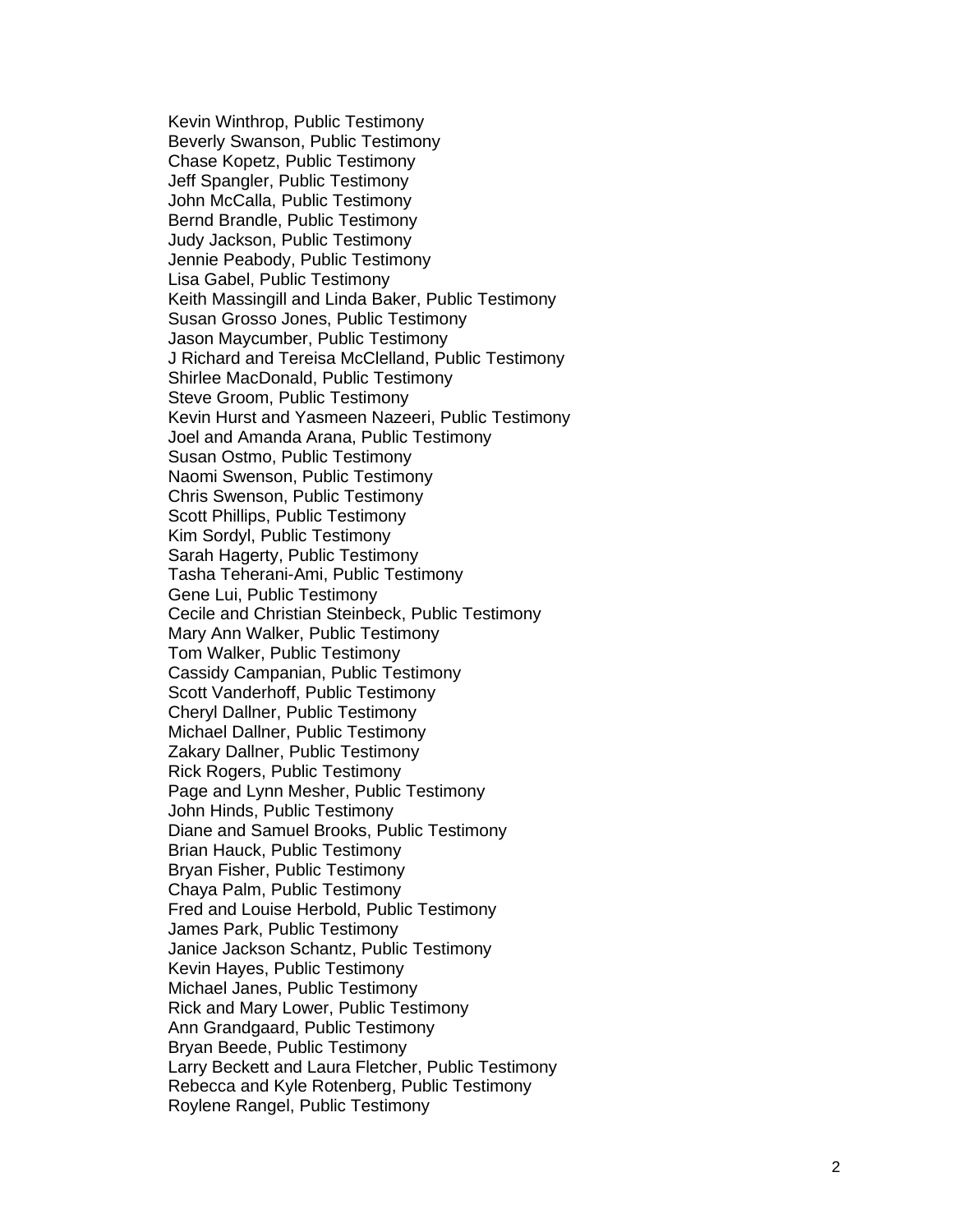Todd Ames, Public Testimony Lisa Rogers, Public Testimony Ryan Eldridge, Public Testimony Annika and Erik Holte, Public Testimony Sue Denton, Public Testimony Dustin Delaney, Public Testimony Clayton Smiley, Public Testimony Mindy Cordry, Public Testimony Scott Wacker, Public Testimony Kevin Joshi, Public Testimony Gary Johnson, Public Testimony Crista Lindberg, Public Testimony Flavia Mariuccini, Public Testimony Marshall Adrian, Public Testimony Philip Brotherton and Arianne Sutner, Public Testimony Robby Lafleur, Public Testimony Craig Russillo, Public Testimony Philip Smith, Public Testimony Russell Hanf, Public Testimony Meagan Lackenmacher, Public Testimony Jeffrey Wessel and Qing Xue, Public Testimony Alyssa Franzen, Public Testimony Jennifer and Jonathan Avery, Public Testimony Andrew Poole, Public Testimony Mara Rempel and Matthew Frank, Public Testimony Alison Friday, Public Testimony Erica Griffin, Public Testimony Tyler Stevens, Public Testimony Preston and Amy Greene, Public Testimony Sean Madden, Public Testimony Donna Harding, Public Testimony Zachary and Rochelle Fleischer, Public Testimony Bret and Claire McClory, Public Testimony Teresa Prall, Public Testimony Jack Gaube, Public Testimony Jon Glickman, Public Testimony Cherie Chapman, Public Testimony Heather Singer, Public Testimony Joe and Liz Whitworth, Public Testimony Colleen Reuland, Public Testimony Noleen Conway, Public Testimony Renee Paradis, Public Testimony Elizabeth Trenholme, Public Testimony Andrew and Jean Alleman, Public Testimony Diane Schultz, Public Testimony Chad Colton, Public Testimony Treva Colton, Public Testimony Bowdoin and Dolores Davis, Public Testimony Dustin Qualls, Public Testimony Alice David, Public Testimony Michael Paradis, Public Testimony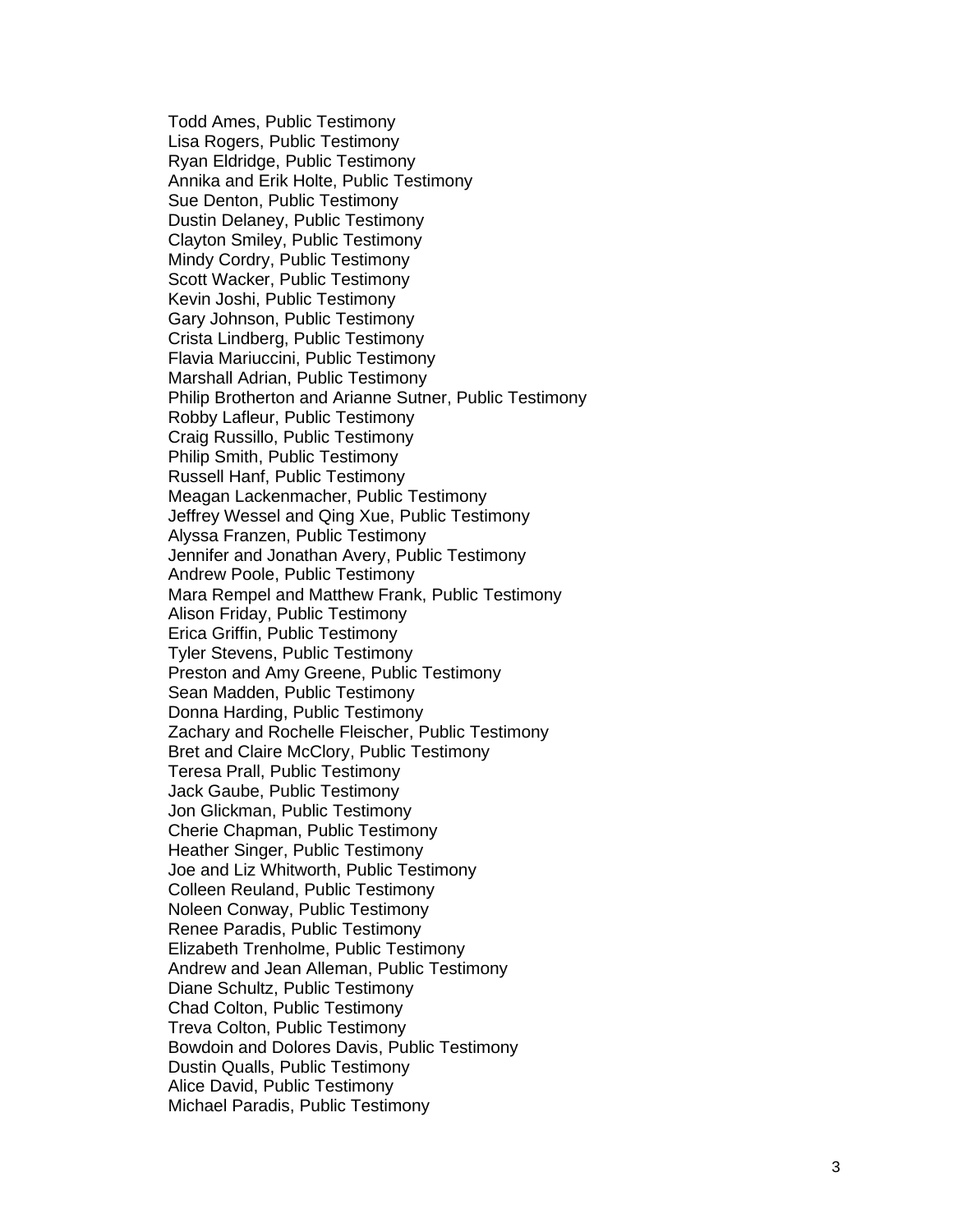Marisa Grim, Public Testimony Rene Ferran, Public Testimony Fred and Pam Blanchard, Public Testimony Mark Janes, Public Testimony Robert Rice, Public Testimony Azusa Rice, Public Testimony James Elerick, Public Testimony Mike Ambrose, Public Testimony Jim Cheadle, Public Testimony Jeff Adams, Public Testimony Fred Paris, Public Testimony Michael Trenholme, Public Testimony Jessie Black, Public Testimony Doug Nichols, Public Testimony David Thorpe, Public Testimony Adon Arnett, Public Testimony David Thorpe, Lincoln Youth Soccer Board of Directors, Public Testimony Chris Linn, Boora Architects, Public Testimony Tim Butz, Musco Lighting, Public Testimony Julia Kuhn, Kittelson & Associates, Public Testimony Ron Peterson, Harper Houf Peterson Righellis, Public Testimony Leslie Cliffe, Boora Architects, Public Testimony Scott Dickinson, Public Testimony Kim Worsham, Public Testimony Kevin Overbeck, Public Testimony Mythandra Fenner, Public Testimony Alison Hardin, Public Testimony Jessica Russell, Public Testimony Petra Chapman, Public Testimony Dieter Loibner, Public Testimony Collin Kaeder, Public Testimony Laurie and Time Roberts, Public Testimony Casey Scott, Public Testimony David Sanders, Public Testimony Robert Gale, Public Testimony Jane Kennedy, Public Testimony Mike Crabill, Public Testimony Gayle Andrea Pace, Public Testimony Brett Schroeder, Public Testimony Brian Strandberg, Public Testimony Louise Kirz, Public Testimony Holly Ficklin, Public Testimony Jared Fairchild, Public Testimony Elissa Scott, Public Testimony Mikelle Yoakum, Public Testimony Brian Yoakum, Public Testimony Nerissa Li, Public Testimony Stephen Gentner, Public Testimony Cole Pressler, Public Testimony Matt Uchtman, Public Testimony Debra Copp, Public Testimony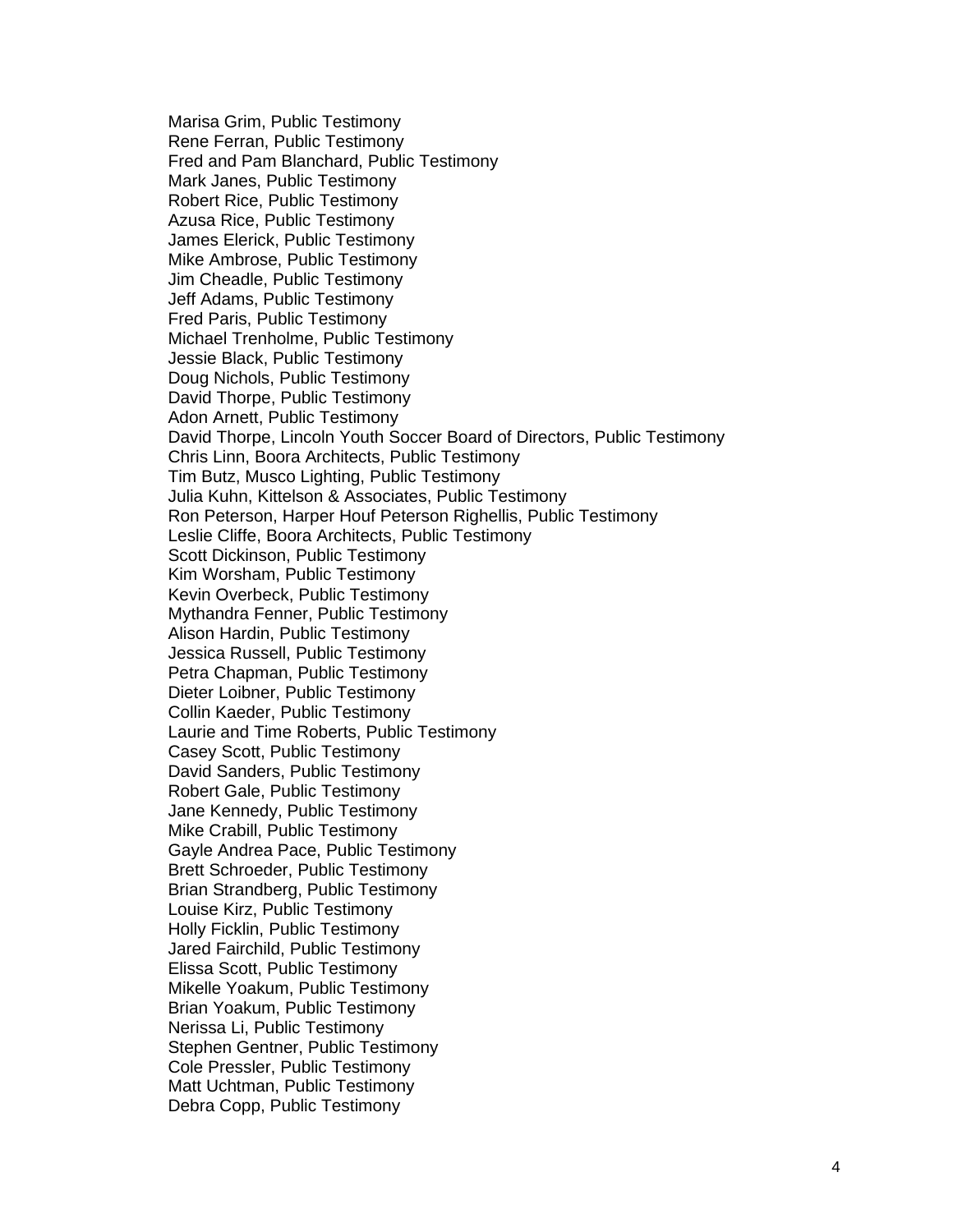Barbara Jones, Public Testimony Ann Talcott, Public Testimony Marissa Talcott, Public Testimony Brigid and James Hazard, Public Testimony Joan Peters, Public Testimony Barbara Munz, Public Testimony Marianne Groom, Public Testimony Esaie Witherspoon, Public Testimony Ron Rangel, Public Testimony Joseph Sgroi, Public Testimony Claus Sinai, Public Testimony Paula and Michael Montejano, Public Testimony Heather Pichel, Public Testimony John and Anne Thompson, Public Testimony Martha Torney, Public Testimony Ann Klein, Public Testimony Sharon Fendrich, Public Testimony Wendi Lui, Public Testimony Deanna McMurrer, Public Testimony Scott Fraser, Public Testimony Mario Siguenza, Public Testimony Margaret Dufficy, Public Testimony Randy Bohne, Public Testimony Maribeth Bohne, Public Testimony Namson Pham, Public Testimony Tim Maguire and Terry Lawler, Public Testimony Irene Hwang, Public Testimony Alex Kurtz, Public Testimony Kester Wise, Public Testimony Sara Hoeber, Public Testimony Kelly Gonzalez, Public Testimony Jamey Hampton, Public Testimony Angie Tanyi, Public Testimony Michael and Linda Salinsky, Public Testimony Melissa Roman, Public Testimony Hiroko Ozawa and Kin Pincus, Public Testimony Scott Shuler, Public Testimony Julie Goldberg, Public Testimony Gabe Nadel, Public Testimony Sara Spettel, Public Testimony Liberato Mukul, Public Testimony Gregory Valentin, Public Testimony Mike Timothy, Public Testimony Henry Whitworth, Public Testimony Nicole Fravel, Public Testimony Dardn Thomsen, Public Testimony Lori Gluck and Jeff Buehler, Public Testimony Lisa Pierce, Public Testimony Tim Fettkether and Stephanie Coyle, Public Testimony Kristen and Adam Sharp, Public Testimony Kristin Walton, Public Testimony